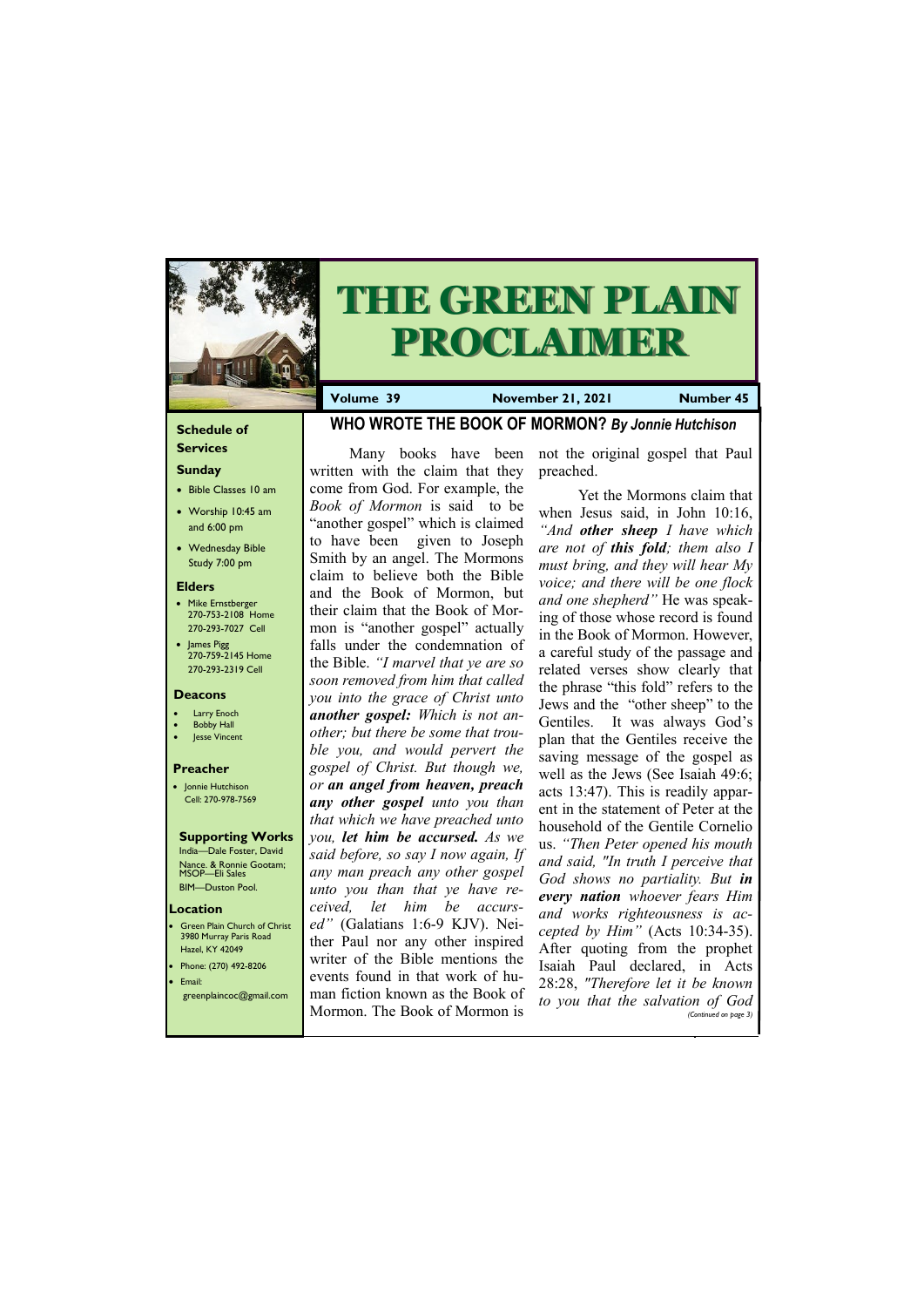## NEWS AND NOTES

*REMEMBER IN PRAYER: Green Plain members*: Peggy Jarvis, Joanne Barnes, Maxine Pool, Hayes and Marjorie Grady, Jim Fielder, Griselda Adams, Larry Enoch, Mary and Jim Lowrie. Jesse Vincent underwent successful heart surgery last Monday and remains in the hospital this writing. Mary Vincent suffered a heart attach on Monday and had to have a stint installed. As of this writing she remains sedated and on a ventilator.

*Family and Friends:* Teresa Tacker, Bryan White, Kenneth Mizell, Dale Pentecost, Brett Wyatt, Roger Rhoades,, Joel White, Mary Lou Joseph, Jennie Pool. Nat and Rita Evans and Larry and Rose Wyatt. Please let us know of those who have improved or any one who needs to be added to this list.

- **PANTRY ITEMS November 2021: 7—Green Beans; 14—Canned Corn; 21— Canned Peaches; 28—Canned Soups.** Please bring any additional items you wish for the "blessing box" which is located next to the breezeway on the north side of the building.
- **November 2021 Anniversaries:** 1—Ann &David Thompson; 13—Jane & Brent Jr. Morris.; 17-Debbie & Mike Ernstberger; **Birthdays:** 15-Jonnie Hutchison; 23– Vickie Canter Please let us know if we have left anyone out.
- *ENROLL IN A FREE BIBLE CORRECSPONDENCE COURSE. Send your name and complete mailing address and phone number to Green Plain church of Christ 3980 Murray Paris RD Hazel, KY 42049 or email your request to greenplaincoc@gmail.com.*
- **"Don't put a question mark where God put a period."**
- **"God promises a safe landing, not a calm passage."**
- **"Man's way leads to a hopeless end. God's way leads to an endless hope."**
- **"We don't change God's message. His message changes us."**

# **Page 2**

#### **Those to Serve November 2021 Announcements—Bobby Hall Preside at Lord's Table—Chad Canter & Mike Ernstberger Lord's Table PM: 7-Chad; 14-Mike; 21-Chad; 28-Mike Opening Prayer AM: 7-James Pigg; 14-Larry Enoch; 21-Jim Lowrie; 28-Bobby Hall Closing Prayer AM: 7-Jesse Vincent; 14-Junior Morris; 21-Roy Wyatt; 28-David Thompson** *LESSONS TODAY* **Bible Study-10 AM** *The Book of Acts\* **Worship 10:45 am***— "What Is A Christian?" 6 pm***— "Things For Which I Am Thankful"**

**Song Leaders: AM-Perry Jarvis; PM-Mike Ernstberger; Wed: Chad Canter**

**Count Contribution: Mike & Chad Usher: Jesse**

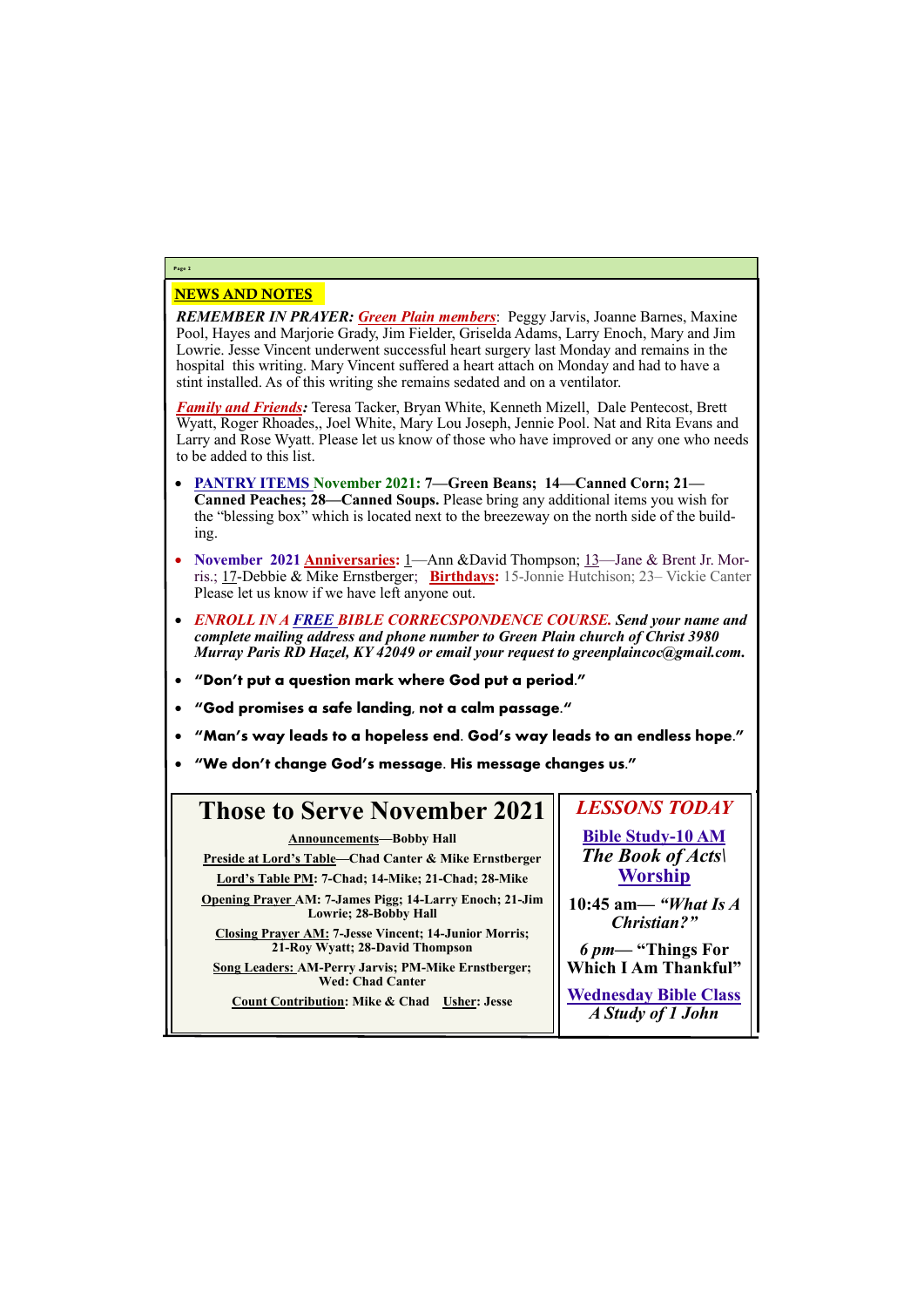**Page 3**

*has been sent to the Gentiles, and they will hear it!"* Contrary to the claims of the Mormons, the "other sheep" of whom Jesus spoke refers to the Gentiles who received the gospel as recorded in the book of Acts.

The Book of Mormon contains several clear contradictions to the teaching of the Bible. In the Book of Mormon, Alma 7:10 says that the Son of God was to be born in Jerusalem. Of course the Bible teaches that the Son of God was born in Bethlehem (Matthew 1:21) I n fulfillment of prophecy (Micah 5:2).

The Book of Mormon states that an angel announced to the prophet Samuel that at the death of Jesus the whole earth would experience three days of darkness (Helaman 14:27). According to the Book of Mormon this prediction came true ( 3 Nephi 8:3, 2023; 10:9). Yet, the Bible clearly shows that there were three hours of darkness prior to the death of Jesus (Matthew 27:45). Now both cannot be true. How then can those who accept the Book of Mormon also claim to believe the Bible?

The Book of Mormon contradicts the Bible, not just in these two instances, but many other times as well. The Book of Mormon originated in the mind of Joseph Smith not in the mind of God. It is of human production, not the result of divine inspiration.

The Bible and the Bible alone is the revelation of God's will revealed to man by the inspiration of the Holy Spirit (2 Tim. 3:16 -17; 2 Peter 1:20-21). The Bible is God's plan to save you and me from our sins and give us the hope of everlasting life. Let us study, learn and obey its every precept.

#### *(Continued from page 1)*

## **THE DECISION**

The decision has been made. The conditions have been obeyed. I am a Christian. I belong to Jesus. I won't look back, let up, slow down, back away or be still. My past is redeemed, my present makes sense, and my future is secure. I'm finished and done with the low living, sight walking, smooth knees, colorless dreams, tame vision, mundane talking, stingy giving, and small goals.

I no longer need a place of importance, position, promotion, popularity, or worldly wealth. I don't have to be right, first, tops, praised, regarded, or rewarded. I now live in the present, walk by faith, wait with patience, lift by prayer, and labor by power. will not flinch in the face of sacrifice, hesitate in the presence of adversity, or meander in the maze of mediocrity. I won't give up, shut up, or let up until I have prayed up, paid up, and preached up for the cause of Christ.

My face is set. My gait is fast. My goal is Heaven. My road is narrow. My way is rough. My companions are few. But my God is reliable, and my mission is clear. I cannot be bought, compromised, detoured, lured away, turned back, deluded, or delayed. I *" Fight the good fight of faith, lay hold on eternal life, to which you were also called and have confessed the good confession in the presence of many witnesses." - 1 Timothy 6:12.*

The decision has been made. The conditions have been obeyed. I am a New Testament Christian. I belong to Jesus. I must go until He comes, give till I drop, preach till all know, and work till He stops me. And when He comes for His own, He will have no problem recognizing me.

*~Adapted from an Unknown Author via Ripley church of Christ, Ripely, TN*